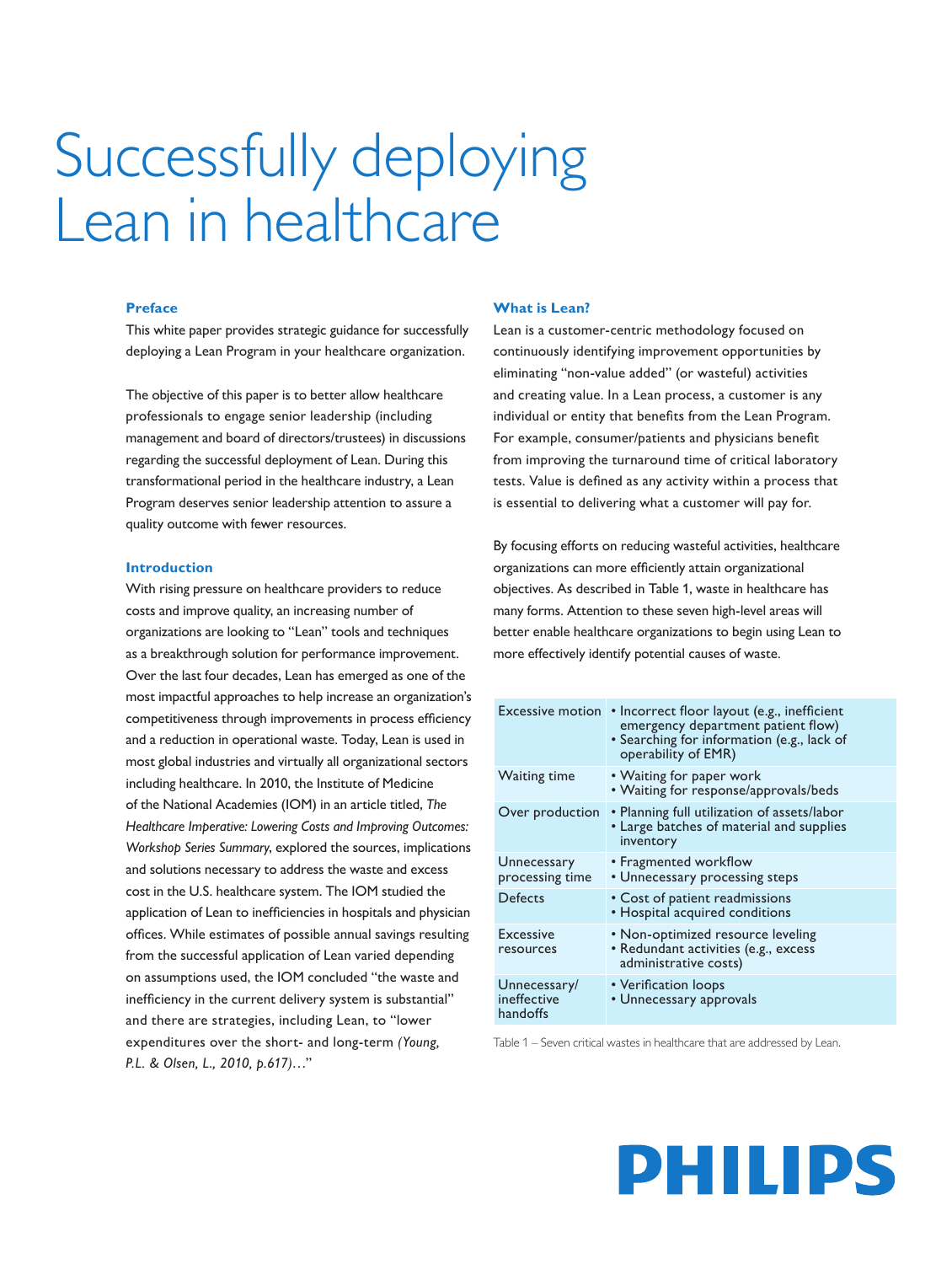#### **Adoption of Lean in healthcare delivery**

Many healthcare improvement groups have described Lean as a critical methodology for healthcare providers to adopt. The Institute for Healthcare Improvement (IHI) states that there is growing agreement "among healthcare leaders that Lean principles can reduce the waste that is pervasive in the U.S. healthcare system... Adoption of Lean management strategies — while not a simple task — can help healthcare organizations improve processes and outcomes, reduce cost, and increase satisfaction among patients, providers and staff *(Miller, D., et. al., 2005, p.3)*."

While Lean has proven successful in reducing healthcare waste and increasing provider profitability, surveys of hospital leaders continue to find full deployment of Lean in healthcare very low. In a March 2009 survey by the American Society for Quality (ASQ), the same organization that administers the prestigious Malcolm Baldridge National Quality Award, disclosed that only 4 percent of U.S. hospitals reported a full deployment of Lean. However, 53% of the 77 hospitals responding reported some level of use of Lean in their organization. So why is the full deployment of Lean within healthcare so low? According to ASQ respondents, the key reasons are: • Lack of resources (59% of respondents)

- Not enough information (41% of respondents)
- Lack of buy-in from leadership (30% of respondents)

The results of this survey stand in stark contrast to the successful implementations of Lean in healthcare organizations throughout the world.

Studies over many years have shown Lean to have a wide range of applications to hospital operations ranging from:

- Reducing inappropriate hospital stays
- Improving the quality and financial efficiency of trauma care
- Reducing the cost of temporary staff
- Improving operating room and emergency department efficiency
- Improving radiology processes
- Reaching better strategic decisions affecting marketing and capacity management, among other uses of Lean leading to improved hospital profitability

#### **Discussion**

#### Deployment strategy:

There are four key stages of Lean Program deployment as depicted in Figure 1. Each stage is discussed in detail below.



Figure 1 – Lean Program stages of deployment

#### **1. Inception**

There are generally two primary internal organizational drivers of Lean Program deployment in the healthcare industry:

- A fundamental need to demonstrate improved operational and/or financial results
- A desire to exploit the advantages of strategic events, including:
	- A computer information technology (IT) implementation
	- The formation of an integrated care organization
	- A new facility build-out

In these situations, change is significant and healthcare organizations should take the opportunity to develop the internal support to introduce new ways of working and addressing challenges.

**Develop the initial vision and objectives.** Before the Lean Program begins, it is imperative to create a vision and supporting objectives. This allows senior leadership to set realistic expectations for the Lean Program. For example, in this Inception stage, targeted improvements for the Lean Program should focus on quick, visible successes that reduce waste and improve quality within a single department.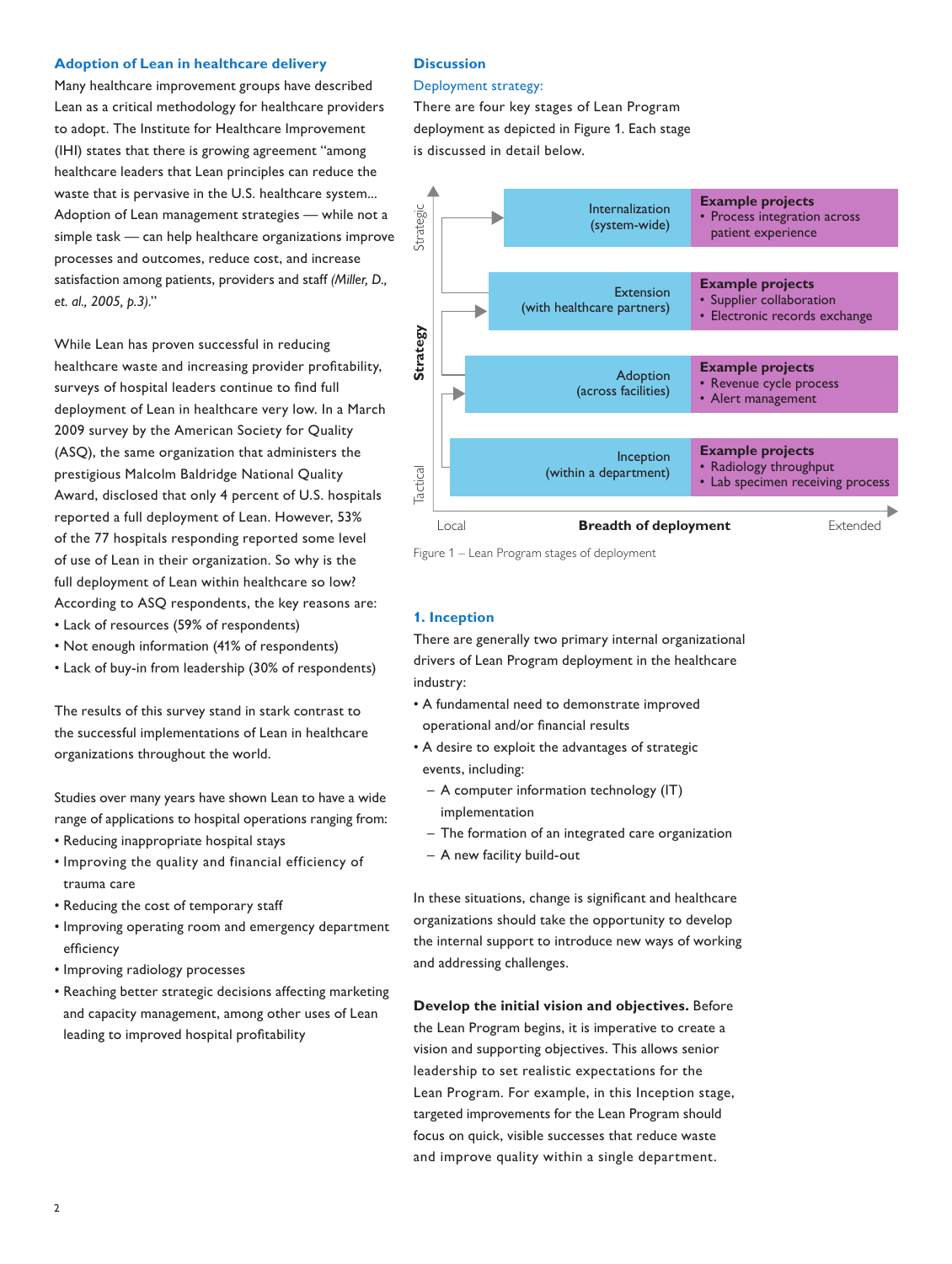That is, broader objectives that are more challenging should be targeted in the later stages of the Lean Program. These more difficult objectives usually require cross-functional or departmental coordination. Personnel and data required to make those efforts successful are better scheduled when the Lean Program has gained momentum within the organization.

**Organize roles and responsibilities.** In the Inception stage, an interim Lean Program Champion should be appointed by senior leadership. The interim Lean Program Champion is usually at the Director level within the organization and understands both the importance and the temporary nature of the role. Based on a clearly written business case for the Lean Program, the interim Lean Program Champion then defines roles and responsibilities to allow senior leadership to identify which resources are needed, for how long, and with what required capabilities/competencies. In conjunction with this process, it is important to have internal resources weigh current time requirements against those of the Lean Program. Then the interim Lean Program Champion can better determine the manner in which specific human capital resources can be allocated to deliver on the Lean Program's business case. Decisions can be made as to when existing resources can be used and where gaps requiring outside resources may exist. After completion of their designated roles and responsibilities, assigned staff members then return to their existing organizational roles with newly acquired skills and an increased sense of empowerment and motivation.

#### **Identify, select and prioritize projects and**

**resources.** In the Inception stage, it is necessary for the interim Lean Champion, under the direction of senior leadership, to formalize a process to determine how individual projects for the Lean Program are identified, selected and prioritized. This process includes an agreed upon selection criteria of project ideas which allows for a consistent comparison among potential projects. Due to the limited maturity and scope of the Lean Program, it is not necessary to institute more complex concepts such as Project Portfolio Management (PPM) unless already in place. Advanced concepts such as PPM should be considered in later stages when the number and complexity of projects become more difficult to manage.

**Establish contact and build awareness.** Effective communication is essential not only to prevent negative interpretations of operational efficiencies, but also to foster ground level participation and enthusiasm in departmental improvement efforts. To provide an effective communication channel, it is beneficial to first understand what the commitment (baseline) to the Lean Program is within the organization. As depicted in Figure 2, the Communication/Commitment chart not only indicates the level of understanding which exists, but also what type and how much communication is needed to meet the vision and objectives of the Lean Program throughout the four stages of Lean deployment. Once the level of commitment has been determined, it is necessary to build and utilize the appropriate communication tools and techniques. Typically, at this level, the best tools/techniques include the distribution of promotional materials or the delivery of awareness briefings.



Figure 2 – Communication/Commitment chart.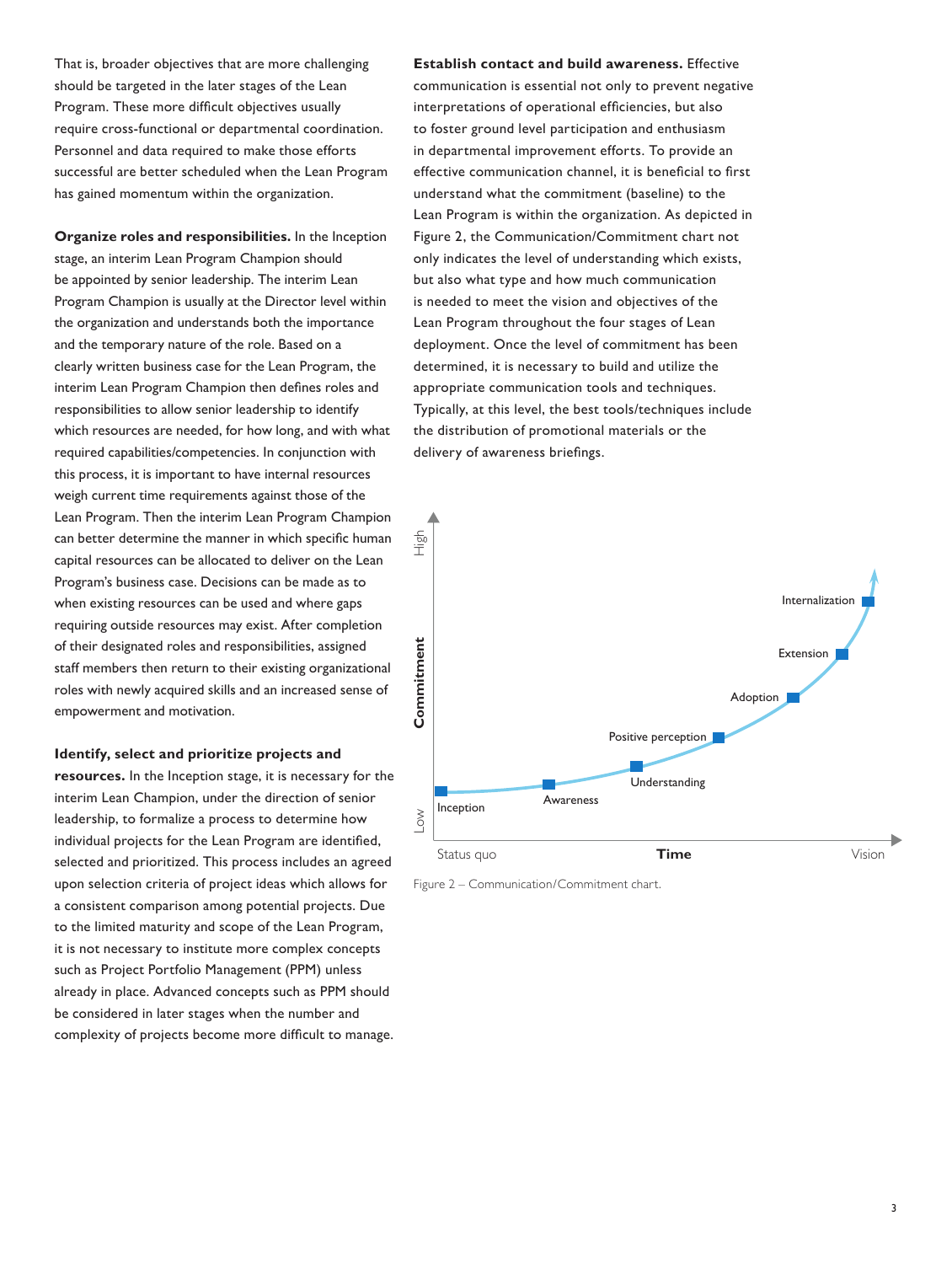#### **2. Adoption**

With department level financial and operational benefits realized in the Inception stage, senior leadership efforts can be expanded to broaden the implementation of Lean Program activities. As part of this expansion, solidifying senior level buy-in and ownership of the Lean Program is required. As Lean Program activities expand across departments, project execution and success require changes that may at first be perceived as negative by the individuals or groups involved. These matters can be quickly resolved through further education, communication, and guidance from senior leadership.

**Solidifying senior level support and buy-in.** In order for a Lean Program to be successful, senior leaders need to support and buy-in to the idea that Lean can benefit the entire organization. In a September 2002 editorial in The Journal of the American Medical Association, current Administrator of the Centers for Medicare & Medicaid Services (CMS), Dr. Donald M. Berwick, stated that "On the one hand, all improvement is change, and human systems resist change. Therefore, improvement requires a source of tension, discomfort with the status quo, sufficient to overcome this inertia *(Berwick, 2002, p.1523)…*" Accordingly, senior level support and ownership of a Lean Program is a prerequisite for achieving Lean operational and financial gains. That said, it is one thing to know that senior leadership should support a Lean Program; it's another to have solidified that support.

To gain senior level support and buy-in, organizations must first educate senior leadership on executive level Lean concepts and how these concepts support the organization's strategic objectives. This educational process needs to cover methodologies such as Total Quality Management (TQM), Six Sigma, and Theories of Constraints (TOC) to help leadership understand terms and concepts which may be used in a complementary or interchangeable manner with Lean. Then the Lean Program's vision, objectives and expectations can be thoroughly discussed.

Once expectations for the Lean Program are set, the organization's senior leadership will identify the Lean Program Champion. This individual, who succeeds the interim Lean Program Champion, should be a senior leader interested in fostering change. This senior leader must have a reputation within the healthcare organization of being decisive and driving critical decisions. This is important when situations arise during the Lean Program deployment where the overall benefit of the organization may require difficult changes.

The Lean Program Champion works with other senior leaders and staff and is principally responsible for:

- Continued refinement of the Lean Program vision and objectives
- Guiding the identification, selection and prioritizing of Lean projects that align with the organization's strategic objectives
- Supporting the leveraging of the organization's health information technology (HIT) system backbone
- Supporting program development and change to enhance organizational understanding and positive perception

A more detailed explanation of the Lean Champion's selected areas of responsibility is summarized below.

- **Continued refinement of a Lean Program vision and objectives.** As the Lean Program matures, the original vision and objectives may need to be revised and aligned with the organization's overall strategic objectives. This process requires various departments or groups to develop a vision that is focused on reducing waste and improving quality. It must address the greater good of the overall healthcare organization and not necessarily the improvement of individual departments.
- **Guiding the identification, selection and prioritizing of projects that align with the organization's strategic objectives.** Following the initial project identification, selection and prioritization process defined during the Inception stage, it is necessary to broaden this process to integrate a Lean infrastructure. This may include a formal Lean governance committee to not only review and select projects with structured Lean principles, but to perform in-depth matching of project resources. This integration of a Lean infrastructure helps manage the complexities of cross-functional cooperation alluded to earlier.
- **Supporting the leveraging of the organization's HIT system backbone.** The complexity of an expanding Lean Program is characterized by a transition from projects where information is readily available to projects that require data to be pulled from various sources. As a result, the Lean infrastructure relies upon cohesiveness between operational groups and the IT department so that the supporting data can be obtained in a timely manner.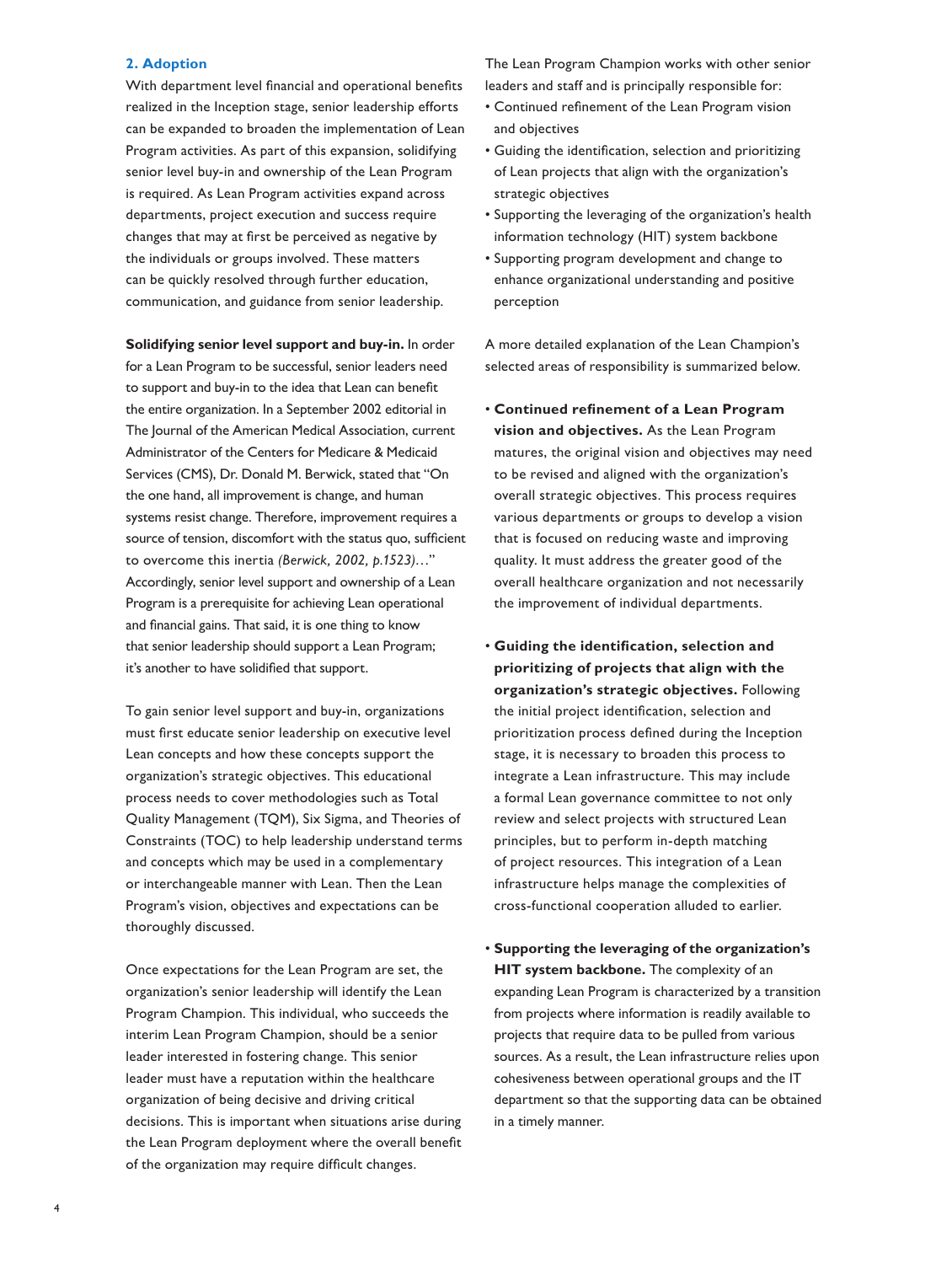• **Supporting program development and change to enhance organizational understanding and positive perception of the Lean Program.** The Lean Champion needs to be concerned about whether the organization is maturing as the Lean Program moves forward. It is important to periodically poll members of the healthcare organization to understand their commitment to Lean. Based on this information, the Lean Champion can determine if additional or different communication techniques should be employed to encourage the renewed commitment of members of the organization. The Lean Champion may consider engaging the organization's members in activities such as classroom sessions or developing poster boards to reinforce messaging. These forms of media communicate the Lean Program's vision and objectives as well as provide an opportunity to update organization members regarding recent Lean Program successes.

#### **3. Extension**

At this third level of Lean Program maturity, the healthcare organization ought have a sound understanding of what Lean is and the benefits that can be derived. This is the point at which opportunities for improvement begin to extend outside the four walls of the healthcare organization reaching supplier/partners. For purposes of the Lean Program, supplier/partners are broadly defined as any party the healthcare organization has a contractual relationship with to furnish services and or materials/products. For example, supplier/ partners can include, but are not limited to groups such as Philips Healthcare Consulting or outsourced providers of emergency department physicians, nurses and communication technology. In addition, parties that furnish medical equipment and pharmaceutical/surgical supplies purchased under contract can be considered supplier/partners.

To continue the effort to reduce the organization's waste as part of this next level of Lean Program maturity, supplier/partners should be engaged using the following guidelines

- Collaborative, strategic vision and objectives
- Supplier/partner level opportunity assessment
- Supplier/partner governance structure
- Implement supplier/partner supporting IT System architecture
- Institutionalize Lean communication with supplier/partners
- **• Collaborative strategic vision and objectives**. As the organization moves forward into the Extension stage, the strategic vision and objectives must be broadened to encompass supplier/partners and how they will help further expand the capabilities of the organization in reducing waste and improving quality. The Lean Champion needs to initiate a process to engage supplier/partners in discussions with senior leaders and department managers to forge a consensus that is aligned with the organization's strategic vision and objectives.
- **• Supplier/partner level opportunity assessment**. To better support the expansion of Lean improvement opportunities, it is beneficial to conduct an assessment that engages supplier/partners. Their expertise and perspective can help identify potential Lean Program projects. With identification of these new opportunities, it may prove useful or necessary to offer the supplier/ partners resources to support these projects.
- **• Supplier/partner governance structure**.

As a result of the success of engaging outside supplier/ partners in the Extension stage of the Lean Program, it will eventually be necessary to develop a permanent Lean governance model which may involve the creation of a Project Management Office (PMO) and/or tools such as People Performance Management (PPM) to play a key role in all Lean Program project selection efforts going forward. The appointed Lean Program Champion is likely to return to a permanent position within the healthcare organization as the Extension stage nears completion, but can initially take the lead of the PMO. The position of Lean Program Champion is intended to be a temporary, adaptive and creative one, with the purpose of integrating Lean processes and Lean thinking into the healthcare organization. Therefore, during the Extension stage, the Lean Program Champion begins to transition duties and responsibilities to the PMO.

In structuring and staffing the PMO, it is important not to lose the entrepreneurial spirit that resulted in the Lean Program's operational and financial gains. The formation of a governance committee(s) to support the PMO ensures that the PMO will continue to have the expertise and support within the organization to sustain the financial and operational gains achieved by the Lean Program. Members of the governance committee(s) should include representatives from all organization departments and/or groups to ensure a broad range of competencies. However, it is most important to have individuals who can span multiple areas with confidence.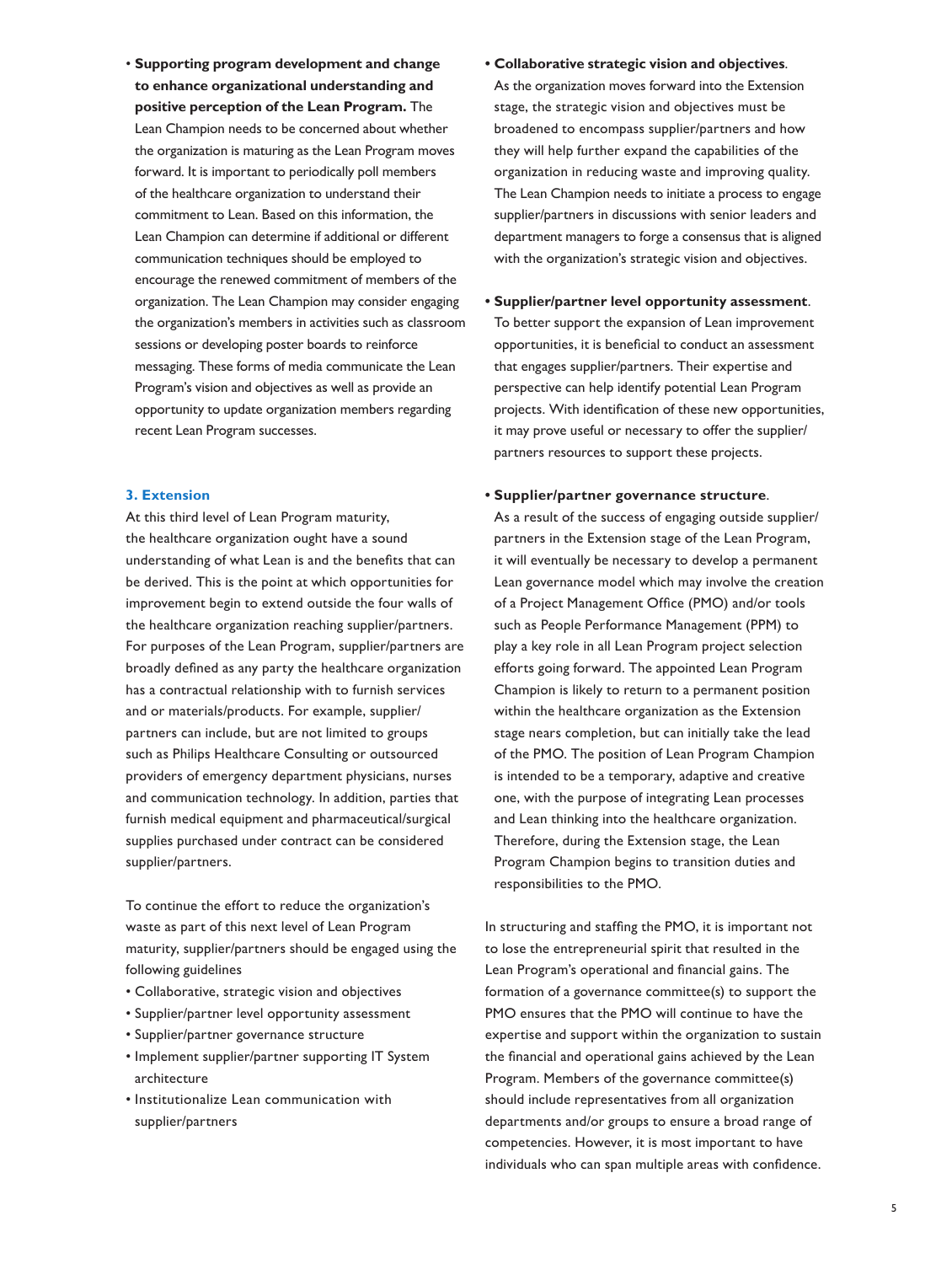- **• Implement supplier/partner supporting IT systems architecture**. IT continues to be a critical component as the organization's Lean Program matures. As the number and complexity of projects increase, the PMO and governance committee(s) requires more real-time and customized data. By reviewing the critical requirements and determining gaps between the current and desired states, the IT department designs and leads the building of capabilities that allow the PMO and governance committee(s) to:
- Obtain the data needed to identify more improvement opportunities
- Track and mentor multiple projects simultaneously
- Provide the reports needed to make informed decisions
- **• Institutionalize Lean communication with supplier/partners**. The commitment level and supporting Information and Communication Technologies (ICT) tools and techniques continue to become more advanced as the organization's Lean Program matures. As a result, hardware and software providers are encouraged to provide training tailored to specific Lean roles that offer guidance and possible strategies to resolve any issues that may arise.

#### **4. Internalization**

The highest level of Lean maturity, Internalization, requires a healthcare organization to fully embrace the ideology of waste reduction. Once this stage is reached, the organization should be structured to continuously identify, select, prioritize and ultimately implement improvements that eliminate waste, and improve quality and outcomes for the organization's customers. At this stage, the organization has also worked with supplier/partners and customers to share their vision and objectives to better align and drive improved results for all. To accomplish this level of maturity, healthcare organizations need to:

- Standardize supporting IT systems
- Communicate Lean concepts as a way of internalizing the message
- **• Standardize supporting IT system**. As activities continue to extend outside the four walls of the healthcare organization, it becomes important to start integrating IT systems with supplier/partners such as medical device and pharmaceutical suppliers, health insurers, private care facilities, clinics, and laboratories. Integration should be done in conjunction with the execution of the Lean Program. Internally, the IT department must focus on simplifying the IT architecture and infrastructure, reducing waste and fostering improved Lean project execution and leadership oversight.

**• Communicate Lean concepts as a way of internalizing the message**. At this stage, considerable emphasis has already been placed on organizational communication of Lean concepts. Using best practices in communication, must be continued. Standardize proven approaches with templates and checklists to educate new organization members regarding the Lean lessons already learned.

#### **5. Effective metrics**

As important as metrics are, in many organizations they are often not well defined, measured, or assigned to individuals who are held responsible. As a result, Lean Programs risk incurring more costs and falling short of obtaining expected benefits. To mitigate these risks and increase the success of the Lean Program, it is imperative to follow certain key guidelines, including:

- Defining what should be measured
- Educating the users on how to manage the metrics system
- Establishing accountability and ownership of the metrics system
- **• Defining what should be measured**. What is measured is highly dependent on the specific situation of each healthcare organization. Overall, metrics provide the organization with the appropriate information needed to continuously reduce waste and maximize quality.

To validate the metrics selected, the organization must ensure they are:

- Reliable and reproducible
- Not easily manipulated
- Clearly defined
- Supported by data that can be reliably collected
- **• Educating the users on how to manage the metrics system**. The success of each metrics system depends on the ability of its users to effectively manage that system. This requires:
- Developing a shared understanding of what the metric is and how it ties to organization operating results and customer experience
- Analyzing the metrics to distinguish between signals and noise
- Scoping improvement efforts and usage of a number of alternative approaches for addressing any metric issue (e.g., process improvement methods)
- Prioritizing and assigning appropriate resources to improvement efforts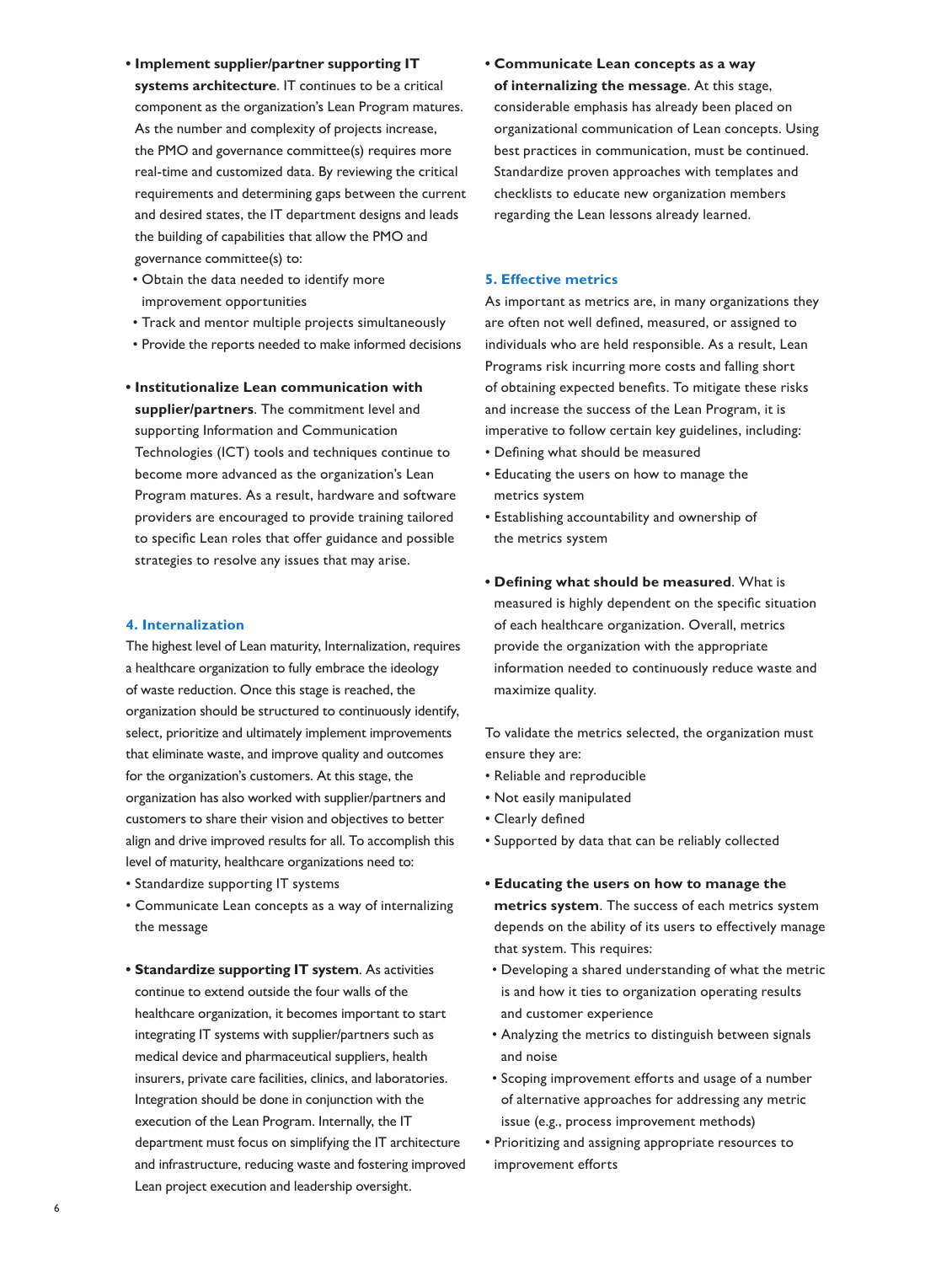- Assessing whether corrective actions were successful and how to hold the organization accountable for sustaining results
- Assessing how changes in Lean processes will impact the metric system
- Customizing education for senior leadership, project teams and key stakeholders to continue to improve team management and performance
- **• Establishing accountability and ownership of the metrics system**. This is a critical issue for every metric system deployment and requires those responsible to have the appropriate authority and knowledge to manage the performance of the underlying work processes. To set realistic goals for each of the metrics selected, management must ensure the strategies of each department are aligned with the metrics. Establishing a baseline for each metric and setting realistic goals helps identify gaps in performance the organization must address. Then management can employ scope improvement efforts aimed at closing those gaps and select the appropriate improvement methods. These methods can range from "just do it" efforts to comprehensive process improvement projects using Lean tools. It is vital that management has a good understanding of these methods and be able to scope projects effectively.

As a result of experience gained managing with the new metrics system, management develops a deeper understanding of cause and effect relationships driving selected metrics. They learn what works and what does not. Being able to assess what decisions and actions are successful in closing performance gaps and having a communications system in place to share learning across the healthcare organization is critical to sustaining gains from the Lean Program. For example, the adoption of

a Dashboard approach in connection with the metrics system is an effective means for communicating Lean learning throughout the healthcare organization.

While a large number of organization members will undoubtedly see the new metrics system as a valuable tool important to the success of the organization, others will feel threatened by the transparency. An effective change management plan helps anticipate resistance and supports development of countermeasures to ensure a successful launch.

Over time, management will experience the need to add additional metrics to the system or drop some metrics which are less relevant once performance gaps have been addressed. An effective metric system is never set in stone. Metric systems are subject to change based on improvements made and sustained, new insights into cause-and-effect relationships, and changing organizational needs and structure.

One additional aspect to consider when developing and managing a metrics system is determining how the various metrics tie together and help achieve the organization's strategic objectives. By tying metrics together, it helps organization members better understand how various metrics directly relate to the overall success of the healthcare organization. Figure 3, depicts the idea of cascading metrics in a healthcare organization. The purpose of cascading metrics is to clearly demonstrate how lower level activities and measurements (i.e., process metrics) roll-up into critical value stream metrics and lead to value levers that result in the organization reaching its strategic healthcare objectives.

**Process metrics**



### Figure 3 – Cascading metrics.